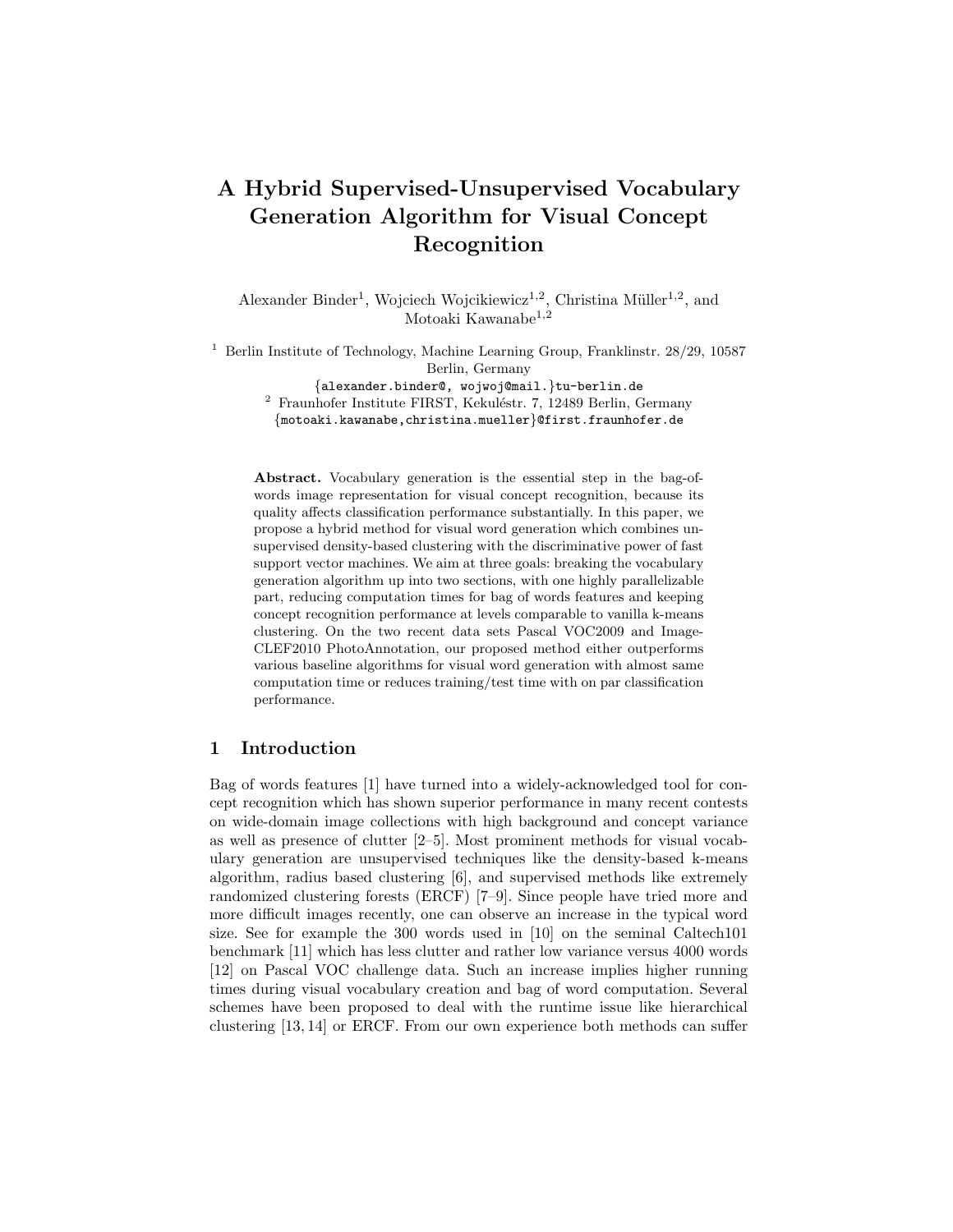drawbacks in concept recognition performance compared to k-means clustering even though hierarchical k-means (HKM) speeds up notably over k-means and ERCF shows superb computational efficiency. In this paper, we propose a novel algorithm which uses the hierarchical clustering idea together with linear support vector machines (SVM) trained locally within each cluster and and has faster computation speeds in theory compared to vanilla k-means-based bag of words representations, while still maintaining the recognition performance of k-means visual vocabularies.

This paper is organized as follows. In Section 2, we explain our hybrid combination approach. After describing the datasets in Section 3 and the experimental setup in Section 4, we compare our method in Section 5 against k-means, hierarchical k-means and ERCF baselines on the two recent datasets Pascal VOC2009 and ImageCLEF2010 PhotoAnnotation.

# 2 Visual Word Generation

Bag of word features are based on three steps. At first one computes for each image a set of base features. In the second step the base features from the training data are used for computing a discretization of the input space of the base features into N regions. In the third step the base features extracted from one image are used to compute a histogram of dimensionality  $N$  based on assignments of the base features to the bins of the discretization obtained in the second step.

#### 2.1 Hybrid Supervised-Unsupervised Approach

In order to generate a vocabulary of  $N$  visual words, we start with an unsupervised clustering of the base features into  $N/2$  centers. For simplicity we relied on k-means clustering. At each of the clusters we train one support vector machine (SVM) in order to divide the cluster region into two parts. This gives rise to a partition of the space of the base features into  $N$  regions. The binary labels of the base features used for the SVM training are constructed from the image labelling which is inherited down to the base features belonging to one image, as we will explain in the following.

For multi-label concept recognition problems one issue remains to be solved. Each image can belong to several concept classes. At each cluster we have to select one partition of the set of all concept labels into two sets used for labelling the base features for binary SVM training. Since we are not interested in a perfect classification at a local cluster, we adopted an approximate randomized process to obtain good candidates for partitioning of the label set to be used to define a binary labeling.

The candidate labelling generation process was motivated by two ideas. We want to select a binarization such that

1. balancedness: the number of base features having a label in the positive class is approximately half of all base features within one cluster.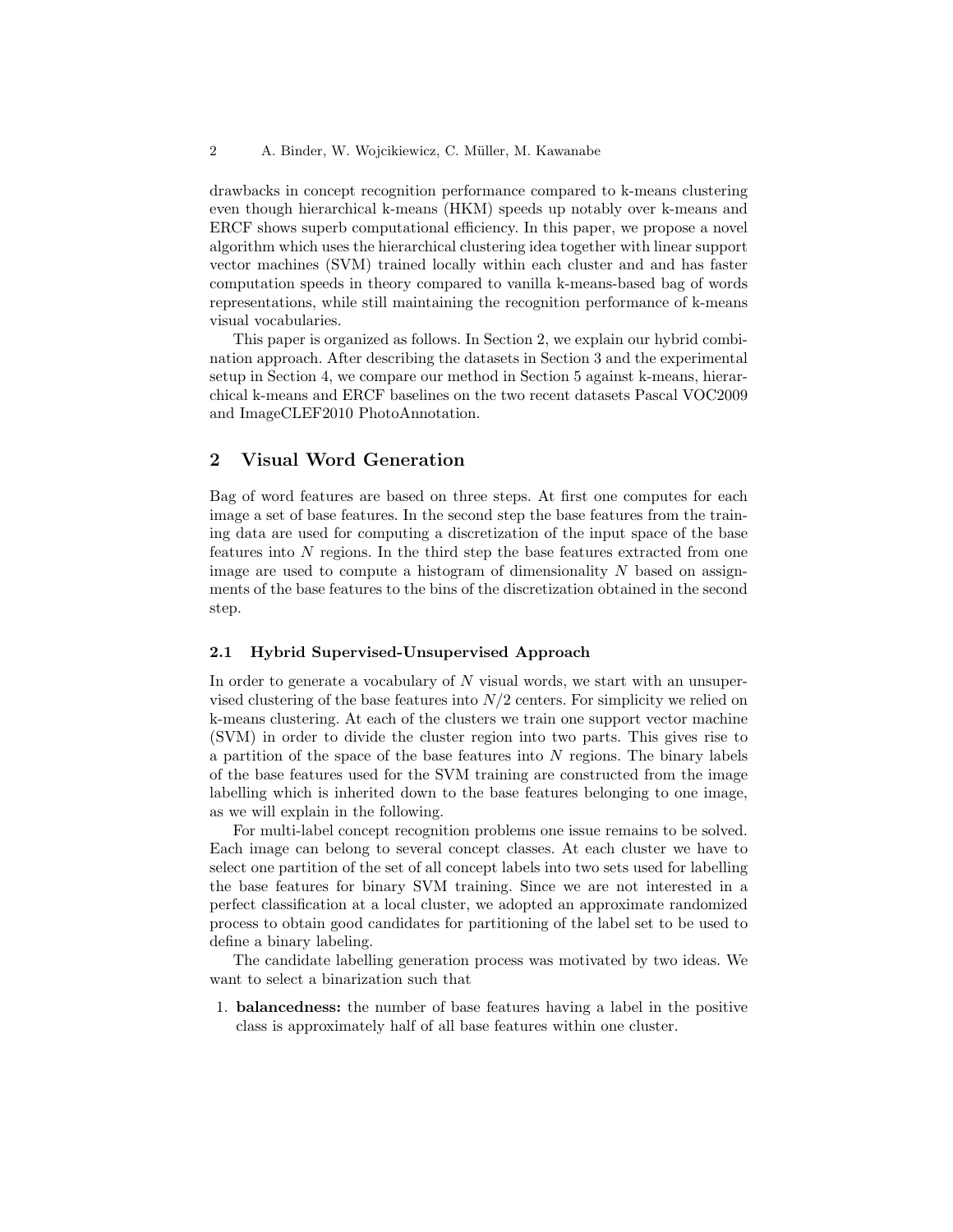2. overlap: the number of base features which have at the same time labels in the positive as well as the negative class is low.

The second constraint comes from the fact that a base feature is assigned for SVM training to the positive class if it has at least one image label in the set of positive classes. We assign all image labels to the base features independent of the position of the base features within an image. This can lead to an adversary situation where a base feature is assigned to the positive class although its position in the image belongs to an object from the negative class. Such a problem can be avoided in an object detection scenario with bounding box or object position information which is not available here.

We implemented the first constraint as follows. At first, starting from an empty set for positive classes, we randomly draw a class from the set of all concepts and add to the positive set. Then, we iterate this procedure, i.e. we add a class selected randomly from the set of the remaining categories. This gives a series of growing sets of positive classes. For each of these sets within the series we can count how many of the base features will be labeled positive, because they have at least one label belonging to the set of positive classes. Let S be the set of all base features and  $l(S)$  be its original multi-label vector, then we count

$$
bal(positives) := |S|/2 - |\{s \in S \mid l(s) \cap positives \neq \emptyset\}||, \tag{1}
$$

where  $|S|$  denotes the cardinality of the set S, i.e. the number of its elements. We select the set from this series which has the number of base features without the labels in the positive sets being closest to half of the total number of base features.

This procedure can be repeated  $M$  times to obtain  $M$  candidates which get subsequently checked for their overlap constraint. For the overlap constraint we count directly

$$
ol := \{ s \in S \mid l(s) \cap positives \neq \emptyset, l(s) \cap negatives \neq \emptyset \},
$$
 (2)

which is the number of the base features labeled with concepts in positive and negative sets simultaneously and select the best T candidates to be used to define a binary labelling for SVM training.

Each of the T candidates was evaluated using five-fold cross validation in order to select one final classifier used at a local cluster node. This is admittably inspired by the ERCF algorithm which also uses a randomized generation of candidate partitions. On the other hand, ERCF chooses local dichotomies along one axis and deploys an entropy criterion. The pseudo-code for the two-class labeling procedure is summarized at the next page.

#### 2.2 Relation to the Baseline Procedures

Figure 1 illustrates the proposed method in comparison with the three baselines with a synthetic example of two class data marked with red and blue. The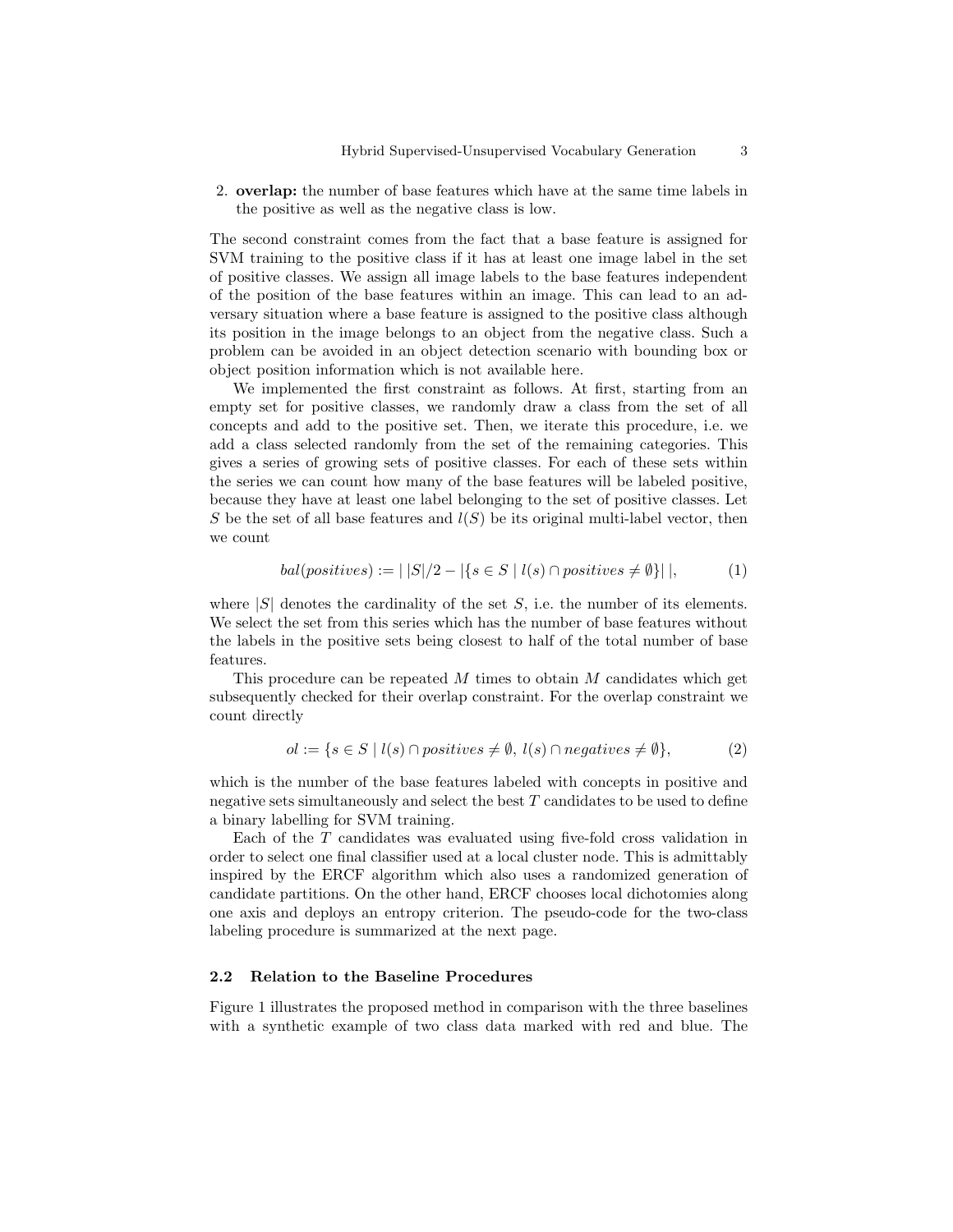Generation of Candidates for Two-Class Labeling for SVM Training

```
choose M = number of random trials,
      T = number of candidates for SVM training
input: S = set of base features, l(S) their multi-labels
input: num_concepts= number of concepts in multi-label problem
output: Candidates = T partitions of the set of all concepts into two
for m=1:M
 positives(m,0) = \{\}for index=1:num_concepts
    class = random_select( concepts\positives(m,index-1) )
    positives(m,index) = {positives(m,index-1),class}
 end for
 i = argmin_{index} bal( positives(m,index) )
 mid(m) = positives(m,i)compute ol( mid(m) )
end for
Candidates = the T elements from mid with smallest overlap ol
```
proposed procedure is comparable to hierarchical k-means (HKM) with  $N/2$ clusters at the top level and 2 clusters at the second level. Because we deploy a supervised technique instead of k-means with 2 centers at each cluster, the proposed method can capture the class information correctly. On the other hand, k-means and HKM fail to separate the red and the blue classes. ERCF uses image labels as well, however its appealing speed gains come from restriction of the partition process to axis-parallel splits of the input space. The class boundary in Figure 1 is however not aligned to the axes, thus the proposed procedure works best in Figure 1.

Compared to vanilla k-means we have practical speed-ups of visual vocabulary generation with the proposed method, because our method requires a smaller number of clusters in the initial step. The local classifier training step consists of  $N/2$  independent jobs which can be run separately on a vanilla CPU cluster, thus computation time of the extra step is negligible.

Another advantage comes at the step of computing the bag of words histograms: k-means requires for each base feature to compute  $N$  distances. This can however be speeded up empirically by computing a distance matrix between cluster centers and employing the triangle inequality to exclude certain candidate centers. The proposed method uses  $N/2$  distance computations and one SVM function evaluation. For the linear SVMs we used here this amounts to computing one inner product. Note that for normalized base features  $||f||^2 = const$  the distance computation is equivalent to an inner product

$$
||f - g||^2 = 2c - 2\langle f, g \rangle \tag{3}
$$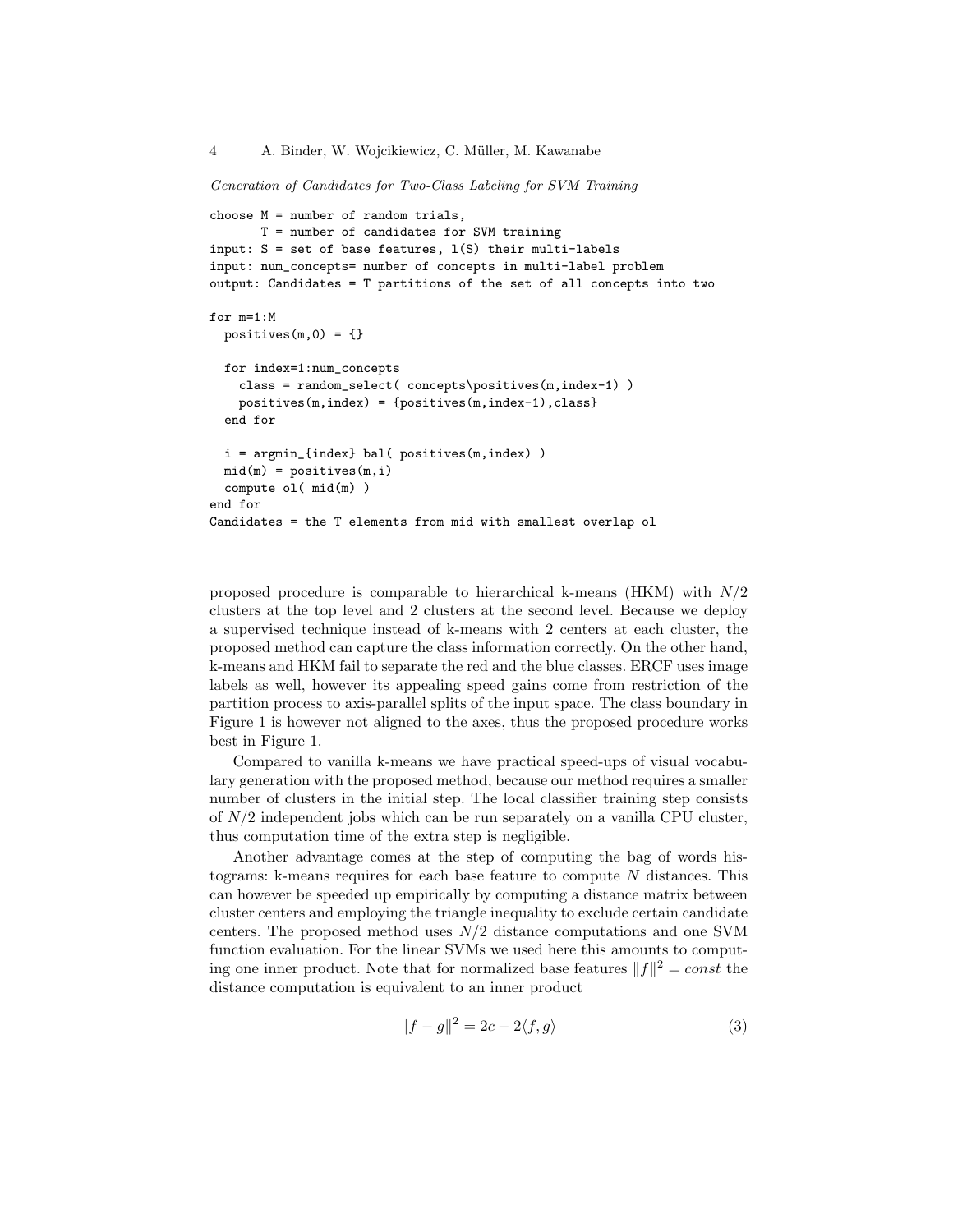

Fig. 1. An example of two blobs of two class data, marked red and blue and the results of different clustering algorithms with 4 clusters: Upper Left: k-means, Upper Right: Hierarchical k-means, Lower Left: ERCF, Lower Right: The proposed method.

Thus, our method requires a computational amount of  $N/2 + 1$  inner products compared to N inner products for vanilla k-means.

The advantage in computational speed enables us to double the word sizes of the standard k-means vocabularies with tiny extra runtime. Although the proposed method requires the same amount of time for feature computation as a k-means-based visual vocabulary, it increases the time to constructing kernels by a factor of two. We remark that this is still acceptable, because vocabulary generation is the bottle-neck in the entire process.

We have pursued a hybrid algorithm for visual word generation, where an unsupervised clustering method is done prior to the local supervised classification. This is because we do not expect to find a reasonable linear separation on the global input set of all base features. We conjectured that pure supervised procedures on entire base features such as ERCF can potentially suffer from degraded performance due to this problem. Furthermore, they also may have computational difficulties. The large cardinality in the order of hundred thousands or millions of input features necessary for visual word generation algorithms slows down linear SVMs and is still prohibitive for non-linear SVMs.

In this paper, we presented one special instance of an interpolation between unsupervised clustering and local classification. In general one can generate N visual words by using unsupervised clustering to obtain  $N \cdot 2^{-k}$  base clusters and train k supervised classifiers at each cell which generates  $2^k$  additional words at the  $N \cdot 2^{-k}$  clusters.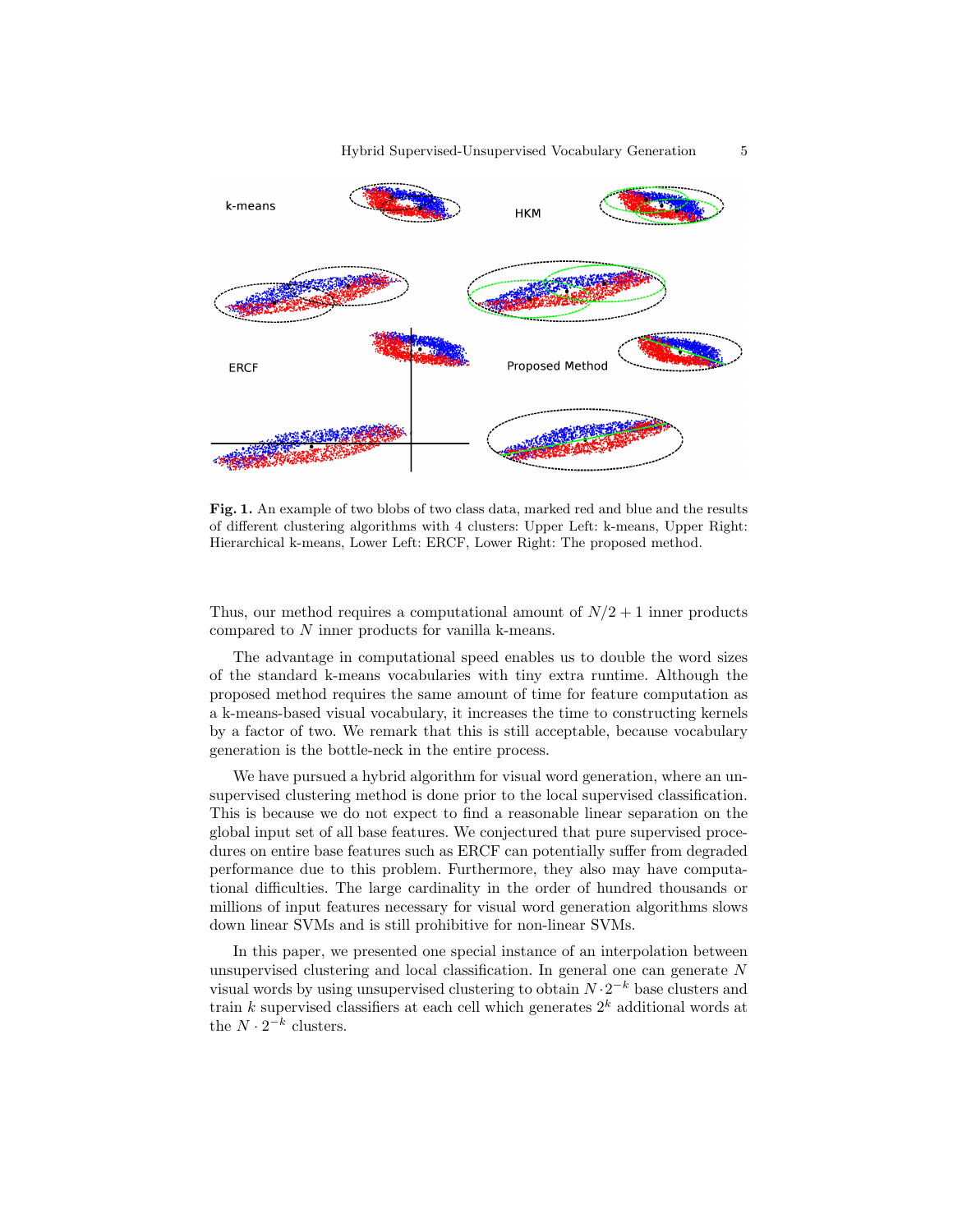#### 6 A. Binder, W. Wojcikiewicz, C. M¨uller, M. Kawanabe



Fig. 2. Pascal VOC2009 example images.



Fig. 3. ImageCLEF2010 example images.

### 3 Datasets

Pascal VOC2009 data set has been used for the Pascal Visual Object Classification Challenge [4]. The part with disclosed labels is comprised of 7054 images falling into twenty object classes. The objects typically have highly varying sizes, positions and backgrounds.

ImageCLEF2010 PhotoAnnotation data set has in its labeled part 8000 images from flickr with 93 concept classes with highly variable concepts containing well defined objects as well as many rather ambiguously defined concepts like Citylife, Cute or Visual Arts which makes it highly challenging for any recognition system.

# 4 Experimental Setup

As the base features, we computed for each image grey and rgb SIFT features [15] on a dense grid of pitch size six. Our choice is a reduced set inspired by the winners' procedures of ImageCLEF2009 PhotoAnnotation and Pascal VOC2009 [4]. The base features are clustered with the proposed method, and three baselines, i.e. vanilla k-means, hierarchical k-means (HKM) and ERCF. HKM extracts  $N/2$  clusters at the top and 2 clusters at the lowest level which is close to the proposed method. Due to huge number of all base features, we used randomly drawn SIFT features for clustering: 2.4 millions for the grey color channel and 800000 for rgb-SIFT which has the triple dimensionality of grey SIFT. We have chosen these two color channels exemplarily for their different dimensionality as it is known that the quality of density estimation which is implicitly performed by k-means may deteriorate in higher dimensions.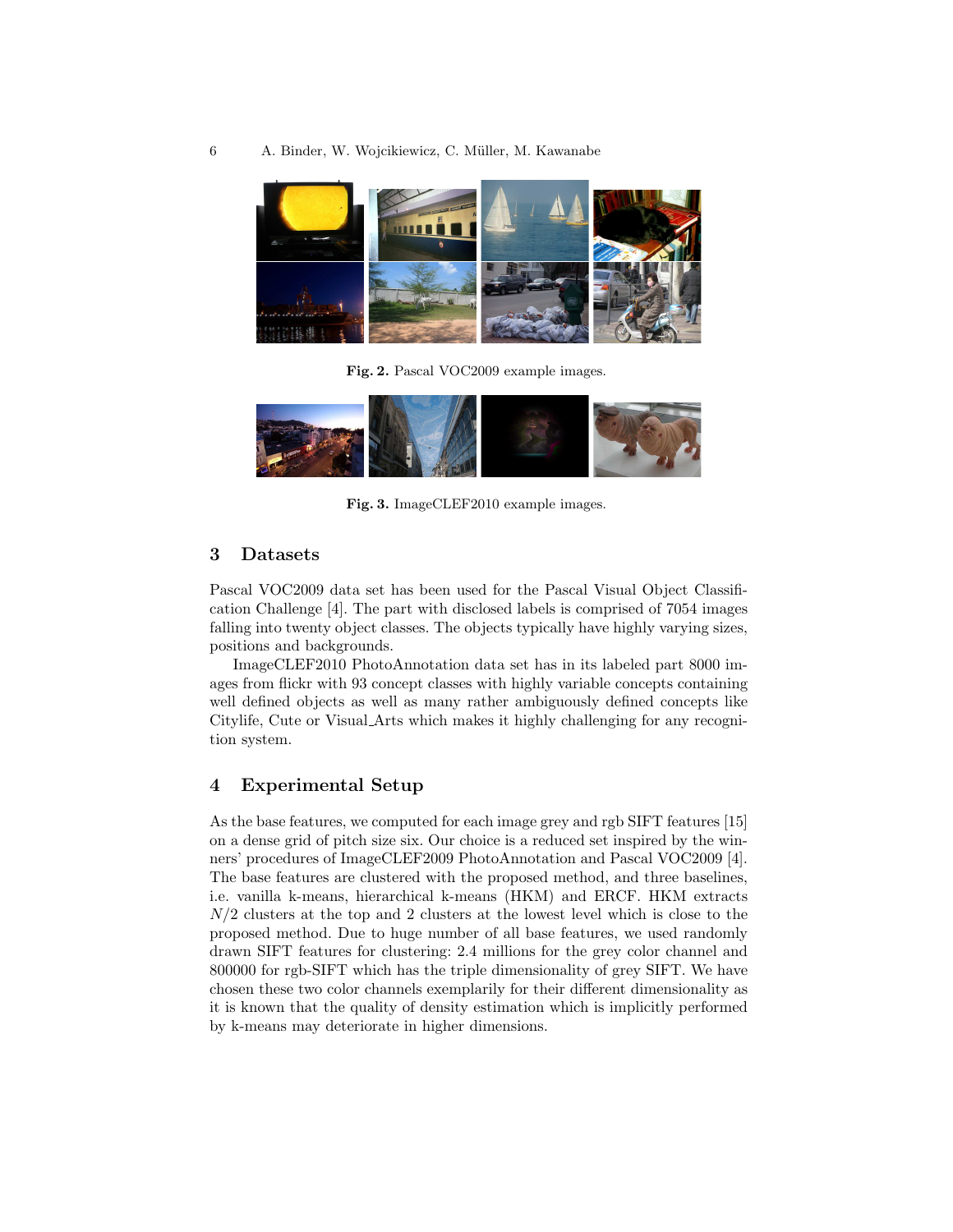The local SVMs were trained with five-fold cross validation over regularization constants 0.25, 1 and 4. For each cluster, the best SVM was selected from 10 candidates generated by our procedure based on the cross validation scores. Due to computational costs, we limited for SVM training the number of base features to 5000 by random selection from all base features in each local cluster.

For visual concept classification, we deployed the  $\chi^2$ -kernel based on bag-ofword features whose width is set to the average  $\chi^2$ -distance. Then, all kernels were normalized to standard deviation one in Hilbert space, which allows to use the regularization constant 1 as a good approximative rule of thumb for SVM training, where we employ the shogun toolbox [16]. The performance is measured with average precision (AP) and area under curve (AUC) which are both threshold-invariant ranking measures. We evaluate all settings with 10 random splits to see statistical significance.

In order to advantages of proposed method in performance and runtime, we considered the following two settings.

- Experiment 1. Comparison between the vocabularies with the same size of 500 words.
- Experiment 2. Comparison of vanilla k-means with 4000 words and the other vocabularies with 8000 words.

In the first case, the vocabularies except for k-means can be computed much faster. Therefore, it is still OK, if the alternatives perform at least on par with k-means. In the second case, the larger 8000 vocabularies can be generated easily from the 4000 k-means prototypes by our algorithm and HKM with small computational costs, while ERCF can construct 8000 words quickly. Here, we are interested in performance gains over the standard bag-of-words procedure based on k-means.

# 5 Results

#### 5.1 Concept Recognition Performance

The recognition performances using rgb SIFTs are summarized in Table 1 and 2 for VOC2009, and 3 and 4 for ImageCLEF2010. Results using grey SIFTs with qualitatively the same outcome are given in Appendix.

In Experiment 1, we compared vocabularies with 500 word in total. For both data sets (Table 1  $\&$  3, the proposed method achieved slightly higher scores than k-means within shorter runtime, while the other faster variants degraded their performances to some extent. We further tried variants of our method with early-stopped clusters, where we reduced the number of k-means iterations to five. The performance did not drop much, because the clustering served only as a rough initialization for local classifications. This suggests that an exact density based clustering does not play a too large role and sheds an interesting light on claims that density-based clustering is inferior to alternatives such as radius-based clustering [17, 6].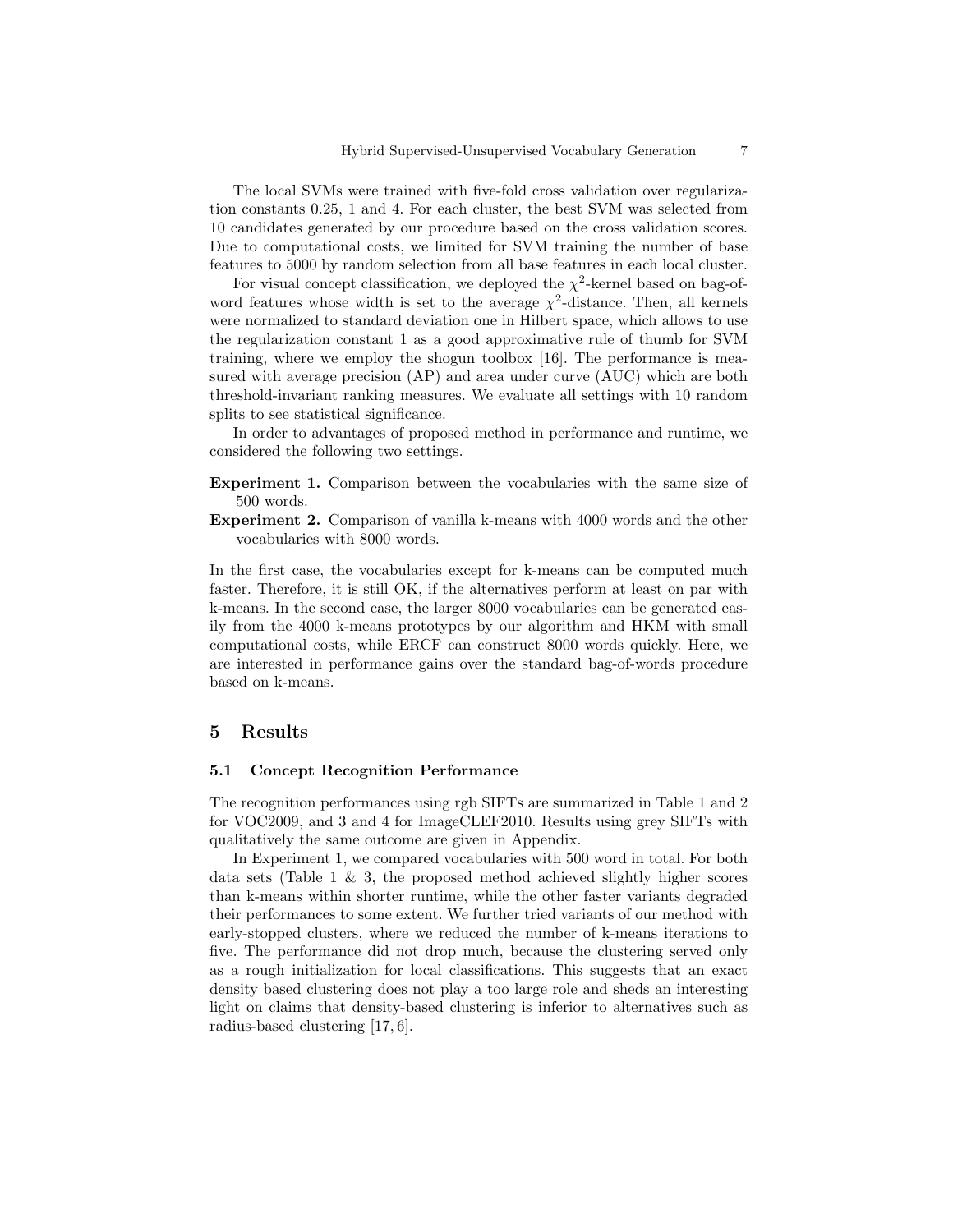#### 8 A. Binder, W. Wojcikiewicz, C. Müller, M. Kawanabe

In Experiment 2, we compared vocabularies whose sizes are closer to the ones used in recent competitions (k-means with 4000 words and the faster methods with 8000 words). Note that we did not compute vanilla k-means 8000 as clustering would take almost two weeks and is deemed too slow given the used setting. This is another way of fair comparisons, i.e. under equal time limitations. For VOC2009, our approach achieved notable gain over the k-means baseline, while HKM improved only slightly or ERCF even lost against the baseline. On the other hand, on ImageCLEF2010, all larger vocabularies of size 8000 did not improve the 4000 k-means significantly. We will see that for some of the abstract concepts in ImageCLEF2010 our algorithm degraded recognition performances.



Fig. 4. Class-wise differences by AUC for VOC2009, rgb channel between proposed method, 8000 words and vanilla k-means 4000 words (left), hierarchical k-means 8000 words (mid), ERCF 8192 words (right).

Table 1. Recognition performances of the baselines with 500 words versus those by our approach with 250 clusters and local SVMs (Experiment 1) on VOC2009 (summary from 10 repetitions).

| Method / Score                                                                               | AP                                | AUC |
|----------------------------------------------------------------------------------------------|-----------------------------------|-----|
| baseline: rgb-SIFT, hierarch KM250x2                                                         | $43.87 \pm 5.15$ $85.83 \pm 1.71$ |     |
| baseline: rgb-SIFT, ERCF4x128                                                                | $42.19 \pm 5.33$ $85.39 \pm 1.53$ |     |
| baseline: rgb-SIFT, KM500                                                                    | $44.46 \pm 5.58$ $86.14 \pm 1.78$ |     |
| proposed: rgb-SIFT, KM250, 5 iters + 250 lin SVM $\,$ 45.16 $\pm$ 5.28 $\,$ 86.19 $\pm$ 1.70 |                                   |     |
| proposed: rgb-SIFT, KM250+250 lin SVM                                                        | $44.99 \pm 5.25$ 86.50 $\pm 1.45$ |     |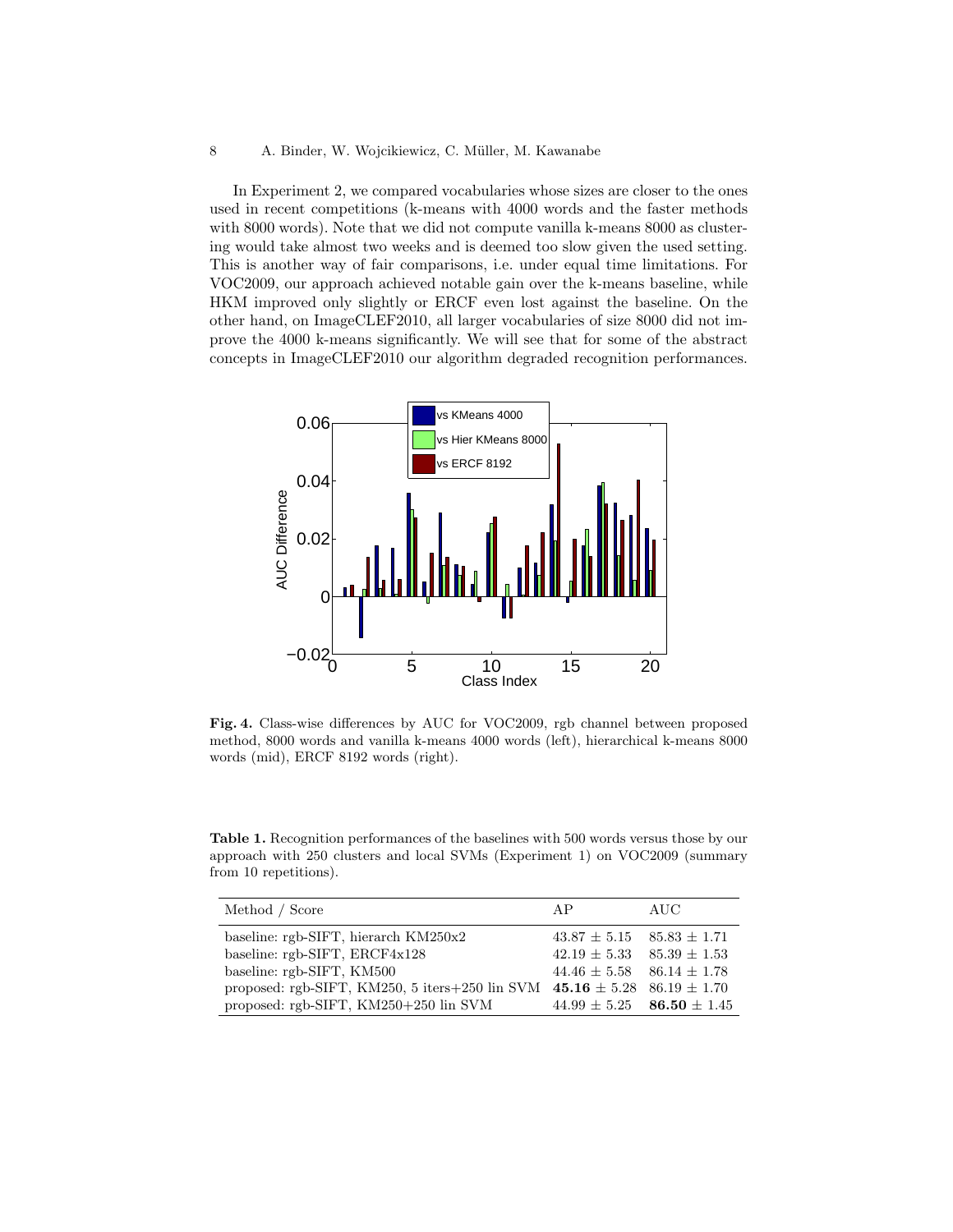Table 2. Recognition performances of the baselines with 4000/8000 words versus those by our approach with 4000 clusters and local SVMs (Experiment 2) on VOC2009 (summary from 10 repetitions).

| Method / Score                                                                    | AP                                                                     | AUC |
|-----------------------------------------------------------------------------------|------------------------------------------------------------------------|-----|
| baseline: $rgb-SIFT$ , hierarch $KM4000x2$<br>baseline: $rgb-SIFT$ , $ERCF16x512$ | $50.04 \pm 5.18$ $88.04 \pm 1.62$<br>$47.54 \pm 5.11$ $87.32 \pm 1.54$ |     |
| baseline: rgb-SIFT, KM4000                                                        | $48.94 + 5.08$ $87.54 + 1.73$                                          |     |
| proposed: rgb-SIFT, KM4000+4000 lin SVM $52.70 \pm 5.41$ 89.11 $\pm 1.64$         |                                                                        |     |

By inspecting the differences between the proposed method and vanilla kmeans in Figure 4 (left) and 5, we see some gains on most classes and a small fraction of setbacks For VOC2009 data we observe larger gains for classes bottle(5),  $cov(10)$  and pottedplant(16) which belonged to the rather difficult classes according to their performance on test data results for the winners' submission. For ImageCLEF2010 data the trends are more diverse. For the rgb channel we lose performance with the proposed method in 15 concepts out of 93 like birthday(65),grafitti(67),abstract(72),cat(76) and bicycle(82), while having many gains across a variety of narrow and broad concepts like in Partylife(1),  $River(14)$ , Motion Blur(39), Architecture(53), Visual Arts(66), Train(84), Skateboard(86) and Child(90). We assume that it is harder to create a meaningful binarization of all concepts into two classes when the number of concepts increases from 20 in VOC2009 to 93 in ImageCLEF2010. Here using a multi-class classification with several classes of approximately equal size could turn out to be beneficial.

#### 5.2 Runtime Considerations

For 8000 visual words the classifier training required merely about 10 minutes on a 128 CPU cluster when using liblinear [18]. The linear SVMs are comparably fast despite the involved optimization problem, because they run on a

Table 3. Recognition performances of the baselines with 500 words versus those by our approach with 250 clusters and local SVMs (Experiment 1) on ImageCLEF2010 (summary from 10 repetitions).

| Method / Score                                 | AP                                | AUC              |
|------------------------------------------------|-----------------------------------|------------------|
| baseline: rgb-SIFT, hierarch KM250x2           | $32.53 \pm 0.86$                  | $73.55 \pm 1.30$ |
| baseline: rgb-SIFT, ERCF4x128                  | $32.50 \pm 1.40$                  | $73.62 \pm 1.56$ |
| baseline: rgb-SIFT, KM500                      | $33.07 \pm 1.03$ $73.91 \pm 1.44$ |                  |
| proposed: rgb-SIFT, KM250, 5 iters+250 lin SVM | $33.45 + 0.94$                    | $74.38 + 1.51$   |
| proposed: rgb-SIFT, KM250+250 lin SVM          | 33.58 $\pm$ 0.92 74.40 $\pm$ 1.41 |                  |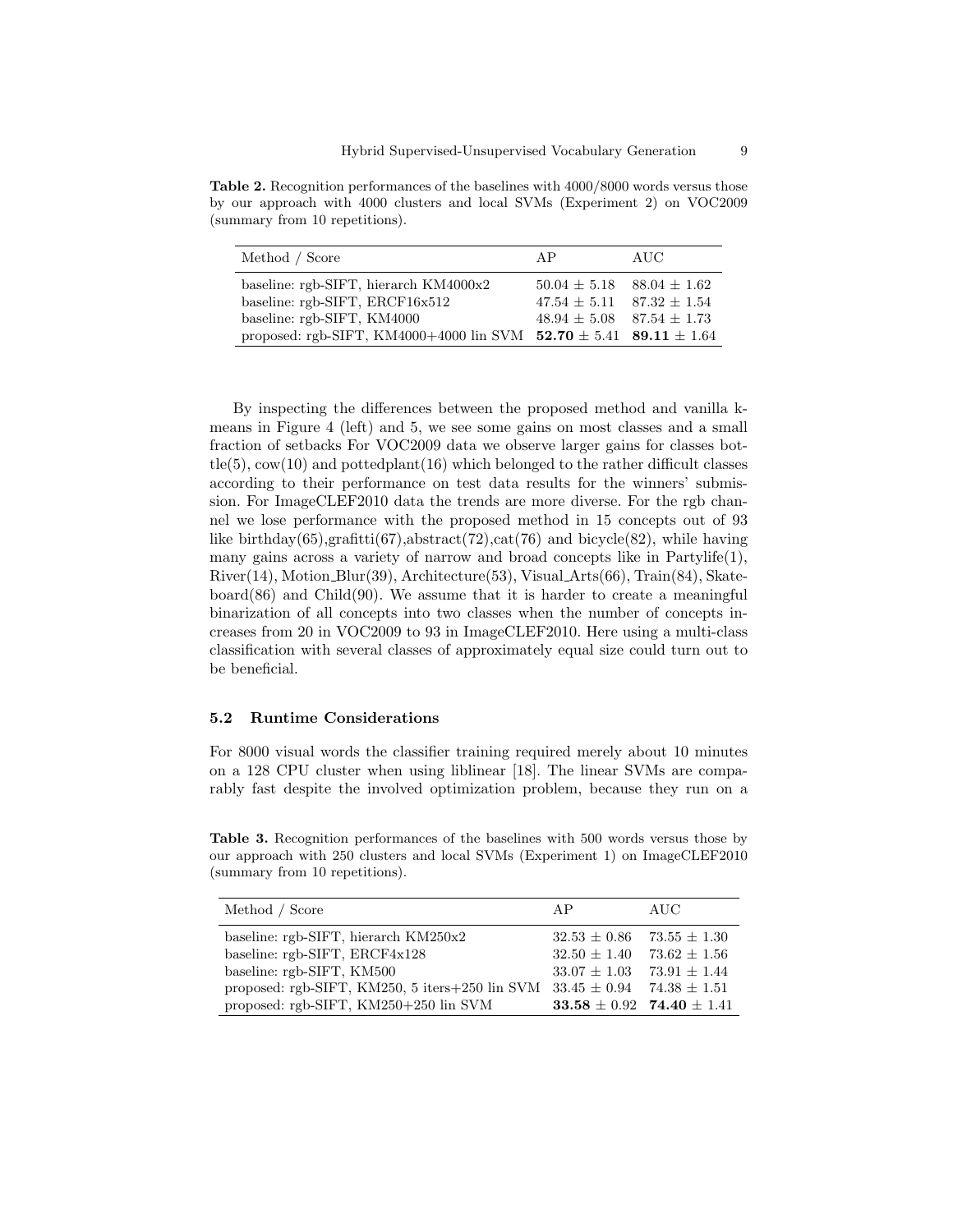Table 4. Recognition performances of the baselines with 4000/8000 words versus those by our approach with 4000 clusters and local SVMs (Experiment 2) on ImageCLEF2010 (summary from 10 repetitions).

| Method / Score                                                            | AP                                                                     | AUC |
|---------------------------------------------------------------------------|------------------------------------------------------------------------|-----|
| baseline: rgb-SIFT, hierarch KM4000x2,                                    | $36.29 \pm 1.28$ 76.20 $\pm 1.50$                                      |     |
| baseline: rgb-SIFT, ERCF16x512<br>baseline: rgb-SIFT, KM4000,             | $36.48 \pm 1.19$ 76.04 $\pm$ 1.48<br>$36.16 \pm 1.18$ $75.97 \pm 1.40$ |     |
| proposed: rgb-SIFT, KM4000+4000 lin SVM $36.78 \pm 1.19$ 76.60 $\pm 1.44$ |                                                                        |     |



Fig. 5. Class-wise differences by AUC for CLEF2010, rgb channel between proposed method, 8000 words and vanilla k-means, 4000 words (other 2 omitted for readability).

small local set of features only. The k-means distance computation step is a simpler algorithm but gets executed globally on the set of all features (800000 for rgb SIFT, 2.4 Mio for grey SIFT). A single core k-means implementation required two hours for each iteration of k-means in order to generate 4000 visual words. For 8000 words the time would roughly be doubled. Typically multi-core implementations of k-means can be used to speed up this process as well as the unsupervised part in our proposed method, however they tend to end at parallelizations to 8 CPUs or require specialized hardware to use more cores. The proposed approach allows the distribution of the supervised classification part to independent CPUs. It has been already mentioned in Section 2 that our algorithm requires during bag of word computation time for  $N$  visual words  $N/2 + 1$  inner product evaluations compared N such steps for vanilla k-means. This theoretical claim is consistent with the average feature computation times we observed per image for rgb-SIFT: KM4000 takes 58.73 s, ERCF16x512 takes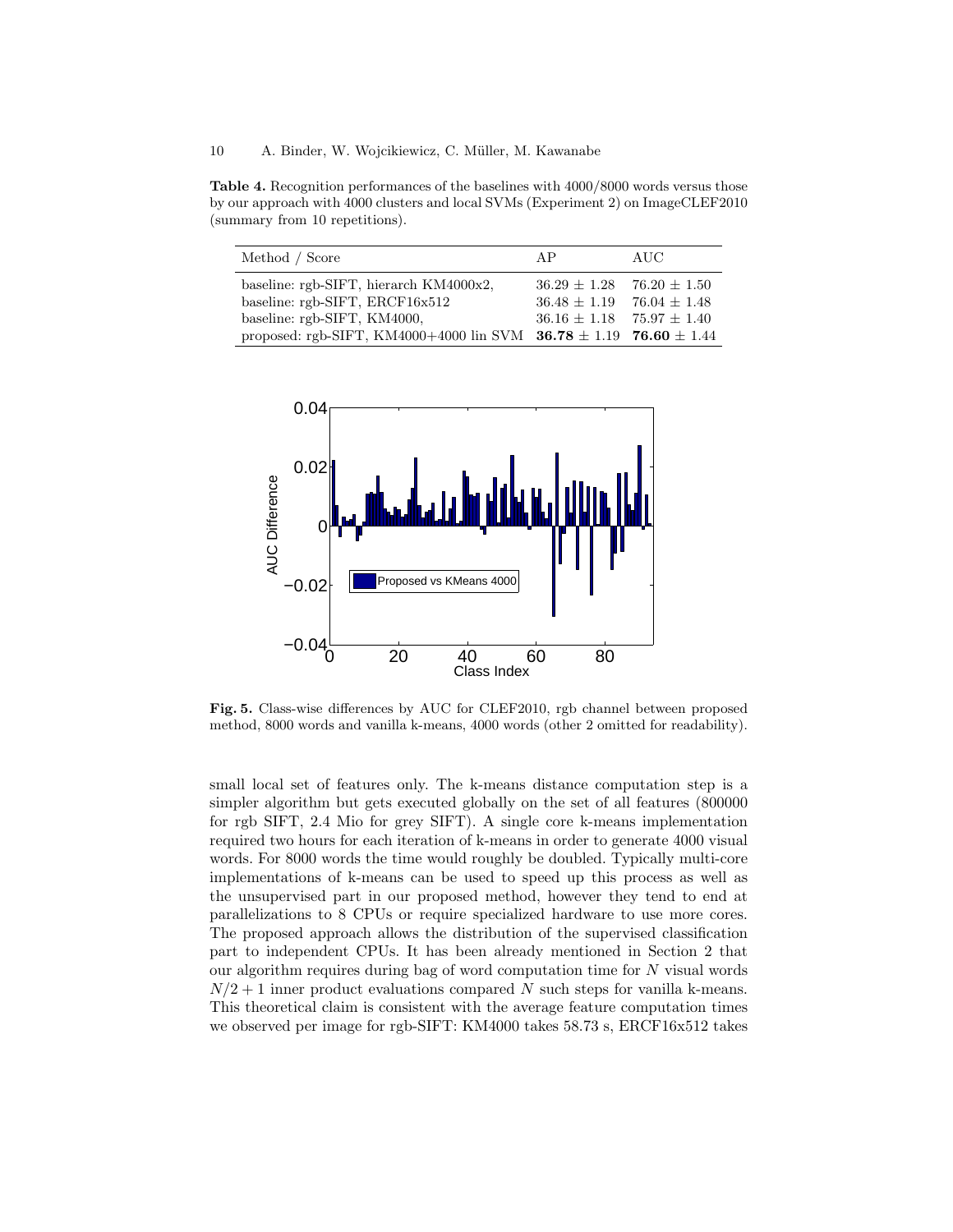7.8 s, hierarchical KM4000x2 requires 64.09, a bag of words feature based on KM8000 based on a prematurely terminated clustering needs 128.43 s. The running times for bag of words computation using such kind of clustering are fully comparable, whereas classification performance might be slightly degraded. The proposed method  $KM4000 + 4000$  linear SVMs takes  $68.28$  s which is in the range of the other k-means based methods which include a vocabulary of size 4000.

In practice running times are affected by many additional factors. Our system for example stores sift features in bzip2-ed form for keeping disk space within reasonable bounds. This requires to uncompress them in memory which adds a certain offset to each bag of words computation step.

#### 5.3 Label Distribution Statistics across Visual Words

We have seen in Section 5.1 that the proposed method performs better in terms of error measures. The performance was examined class-wise in the aforementioned section. Now we would like to assume the word-wise viewpoint. For sanity checking we examine whether the usage of local classifiers leads to a difference in base feature assignments to visual words. To this end, we computed for each visual word the entropy of label distribution given by all base features which are assigned to the visual word in question. Consider a visual vocabulary V and a set of K base features with  $\{0,1\}$ -valued multi-labels from C concepts  $\{(b_i, y_{ji}), j = 1, \ldots, C, i = 1, \ldots, K\}$ . Define using proper normalization

$$
p(y_c, v) \propto \sum_{i|v = \arg\min_{w \in V} d(b_i, w)} y_{ci}
$$
 (4)

We can compute the corresponding entropy  $\tau(v)$  of the label distribution for a fixed word [19].

$$
\tau(v) = -\sum_{j=1}^{C} p(y_j|v) \log(p(y_j|v))
$$
\n(5)

A lower entropy suggests a better separation of base features assigned to different labels for a given word. To compare a visual vocabulary as a whole we consider the cumulative sums of distribution of these entropies over the set of all visual words in a vocabulary. Figure 6 compares this distribution between the proposed method and hierarchical k-means with 4000x2 clusters, which is structurally the closest baseline, both using 8000 words. We observe that the proposed method has a higher mass of visual words at lower values of the label distribution entropy, which indicates that more informative words about some visual concepts were selected.

## 6 Conclusion

In this paper, we proposed a hybrid algorithm of unsupervised clustering and supervised linear SVMs for visual codebook generation. On VOC2009 and Im-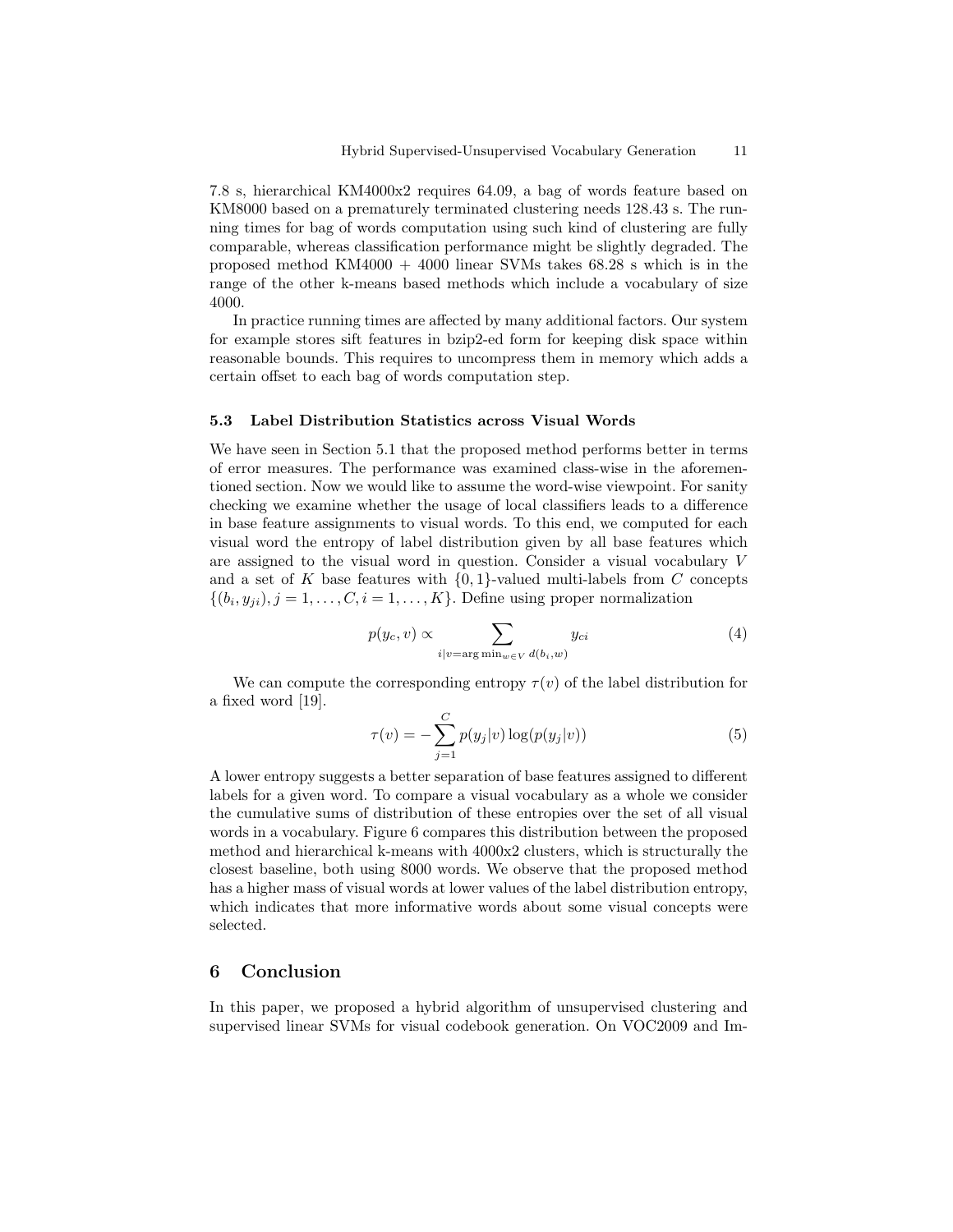

Fig. 6. Cumulative distribution functions of the label entropy across all visual words, rgb channel for the proposed method, 8000 words and hierarchical k-means, 8000 words, Upper: CLEF2010, Lower: VOC2009.

ageCLEF data sets, we showed clear advantages either in recognition performance or in computation speed over purely unsupervised (e.g. k-means, HKM) and purely supervised (e.g. ERCF) procedures. In particular, our approach can reduce runtime of word generation and assignment almost half without losing performance, while the fastest choice ERCF often loses unignorable amounts in performance scores. Furthermore, we can double the standard k-means vocabularies with small extra costs, which brought substantial improvements in VOC2009 and for majority of concepts in ImageCLEF2010. Further research should be done to incorporate fast linear multi-class classifiers or to find better binarization procedures used for the SVM training.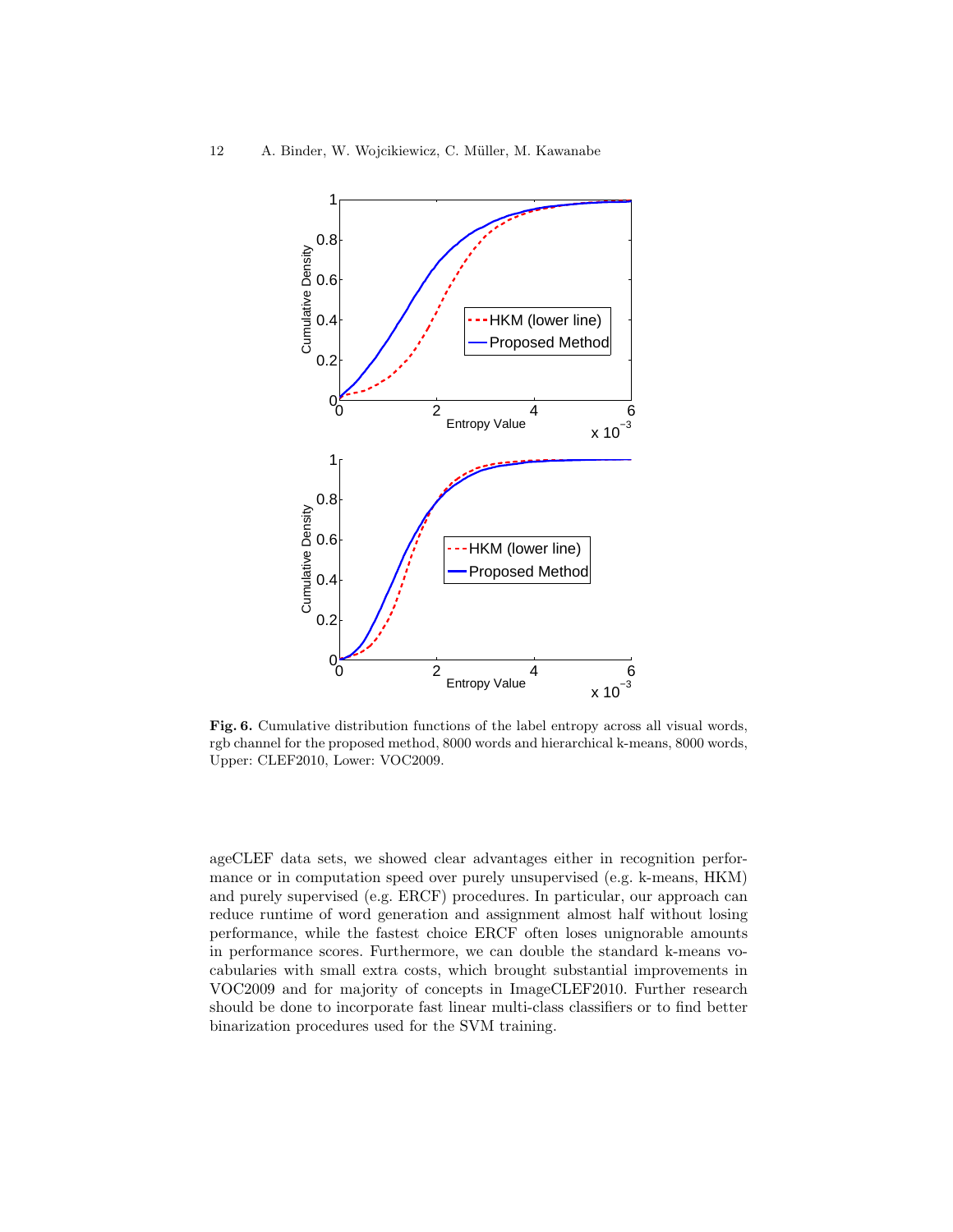Acknowledgement. This work was supported in part by the German Federal Ministry of Economics and Technology (BMWi) under the project THESEUS (01MQ07018).

### References

- 1. Csurka, G., Bray, C., Dance, C., Fan, L.: Visual categorization with bags of keypoints. In: Workshop on Statistical Learning in Computer Vision, ECCV, Prague, Czech Republic (2004) 1–22
- 2. Everingham, M., Van Gool, L., Williams, C.K.I., Winn, J., Zisserman, A.: The PASCAL Visual Object Classes Challenge 2007 (VOC2007). http://www.pascalnetwork.org/challenges/VOC/voc2007/workshop/index.html (2007)
- 3. Tahir, M., van de Sande, K., Uijlings, J., Yan, F., Li, X., Mikolajczyk, K., Kittler, J., Gevers, T., Smeulders, A.: Surreyuva srkda method. http://pascallin.ecs.soton.ac.uk/challenges/VOC/voc2008/workshop/tahir.pdf (2008)
- 4. Everingham, M., Van Gool, L., Williams, C.K.I., Winn, J., Zisserman, A.: The PASCAL Visual Object Classes Challenge 2009 (VOC2009). http://www.pascalnetwork.org/challenges/VOC/voc2009/workshop/index.html (2009)
- 5. Nowak, S., Dunker, P.: Overview of the CLEF 2009 large-scale visual concept detection and annotation task. In: Working Notes of CLEF 2009 Workshop. (2009)
- 6. Jurie, F., Triggs, B.: Creating efficient codebooks for visual recognition. In: ICCV05. (2005) I: 604–610
- 7. Moosmann, F., Triggs, B., Jurie, F.: Fast discriminative visual codebooks using randomized clustering forests. In: Advances in Neural Information Processing Systems. (2006)
- 8. Moosmann, F., Nowak, E., Jurie, F.: Randomized clustering forests for image classification. IEEE Transactions on Pattern Analysis & Machine Intelligence 30 (2008) 1632–1646
- 9. Uijlings, J., Smeulders, A., Scha, R.: Real-time bag-of-words, approximately. In: CIVR. (2009)
- 10. Bosch, A., Zisserman, A., Mu˜noz, X.: Representing shape with a spatial pyramid kernel. In: Proceedings of the 6th ACM international conference on Image and video retrieval (CIVR '07). (2007) 401–408
- 11. Fei-Fei, L., Fergus, R., Perona, P.: Learning generative visual models from few training examples: an incremental Bayesian approach tested on 101 object categories. In: Workshop on Generative-Model Based Vision. (2004)
- 12. van de Sande, K.E.A., Gevers, T., Snoek, C.G.M.: Evaluating color descriptors for object and scene recognition. IEEE Trans. Pat. Anal. & Mach. Intel. (2010)
- 13. Nister, D., Stewenius, H.: Scalable recognition with a vocabulary tree. In: CVPR '06: Proceedings of Conference on Computer Vision and Pattern Recognition. (2006)
- 14. Fulkerson, B., Vedaldi, A., Soatto, S.: Localizing objects with smart dictionaries. In: Proceedings of the European Conference on Computer Vision (ECCV). (2008)
- 15. Lowe, D.: Distinctive image features from scale invariant keypoints. International Journal of Computer Vision 60 (2004) 91–110
- 16. Sonnenburg, S., Rätsch, G., Henschel, S., Widmer, C., Behr, J., Zien, A., de Bona, F., Binder, A., Gehl, C., Franc, V.: The shogun machine learning toolbox. Journal of Machine Learning Research (2010)